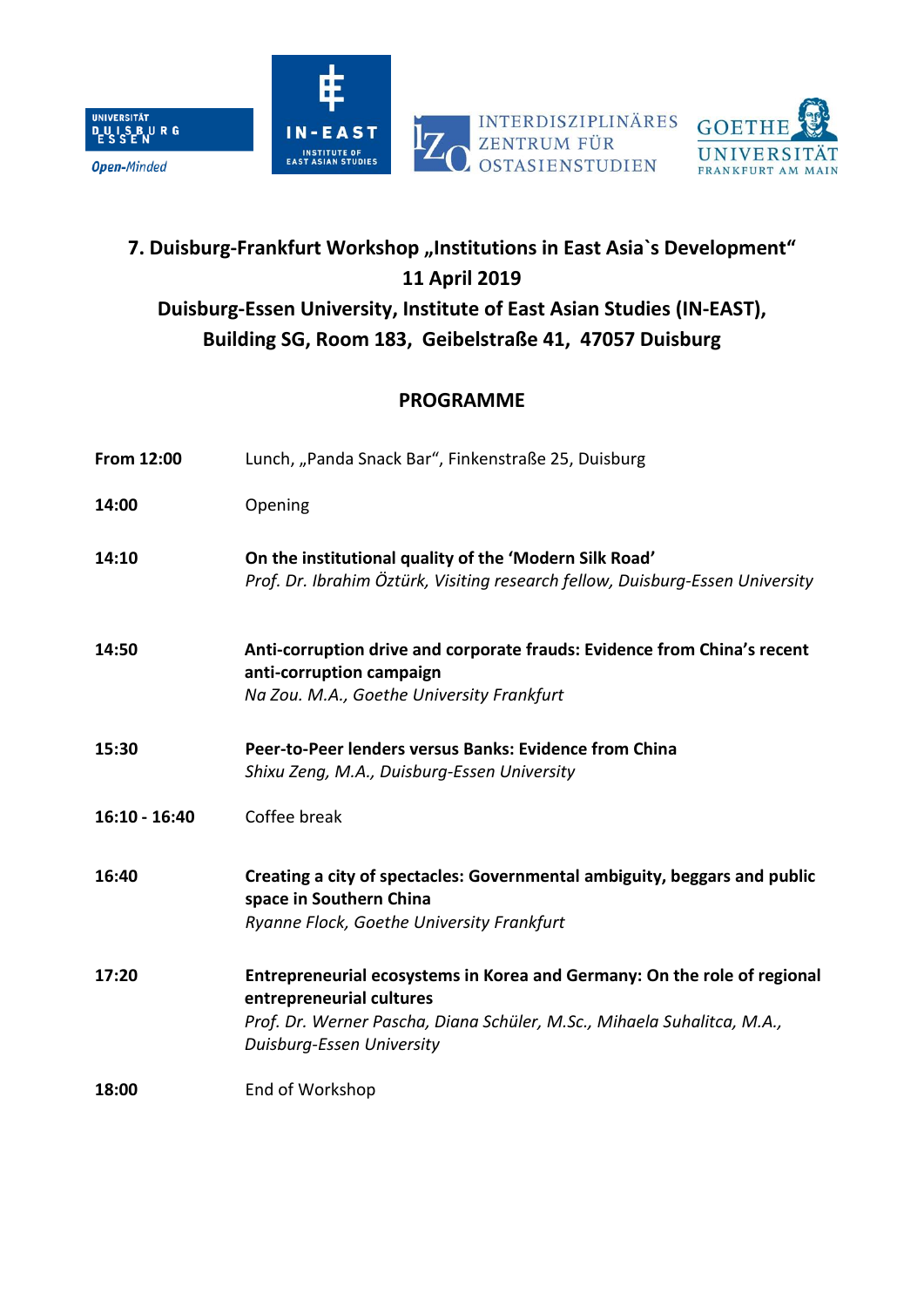



#### **Directions to lunch venue: "Panda Snack Bar", Finkenstraße 25, Duisburg**

**By public transport:** From the main train station by bus, lines 924 or 933 to "Universität", then 2 minutes by foot

**By car:** Due to limited parking space in the vicinity of the restaurant, guests are advised to park at the workshop venue/university.

#### **Directions to workshop venue: Duisburg-Essen University, Institute of East Asian Studies (IN-EAST), Building SG, Room 183**

**By public transport:** From the main train station by bus, lines 924 or 926 to "Uni-

Nord/Lotharstraße", then 2 minutes by foot

**By car:** via A40, take exit Duisburg-Kaiserberg, follow the signs to "Zoo/Universität" or via A3, take exit Duisburg-Wedau, follow the signs to "Zoo/Universität"